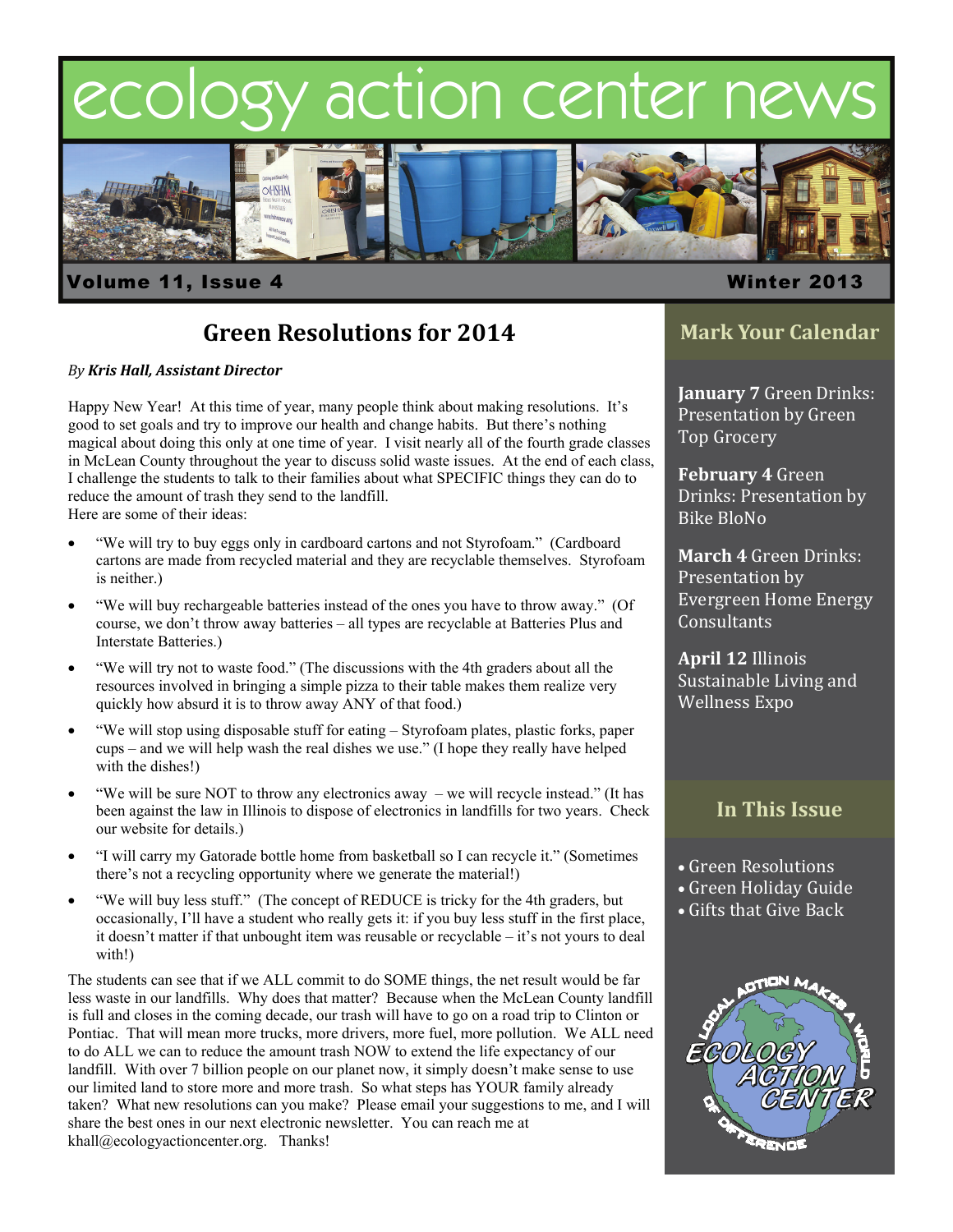**GREATNONPROFITS 2013 TOP-RATED** 

**NONPROFIT** 

## **Holiday/Winter Green Home Guide**

#### **Waste Reduction**

- 1. Purchase gifts with minimal or at least recyclable packaging.
- 2. Use recycled content gift wrap, a reusable gift bag, or even the funnies pages of the newspaper to wrap gifts.
- 3. Recycle everything possible.
	- Most wrapping paper (non plastic, non metallic) can be recycled. Cardboard and paper board--recyclable.
	- Plastic bags--recyclable with grocery store bags at the grocery store.
	- Styrofoam--only recyclable through mail back programs Avoid it.
	- Old computers, electronics, and TVS--recyclable through e-waste drop-offs around Bloomington-Normal. See the full list at ecologyactioncenter.org.
	- Holiday lights, cords, and cables--full of copper and recycable at Behr Metals (formerly Morris-Tick) or at a e-waste drop-off.
	- Old clothes, sheets and towels (in usable or worn condition) that have been replaced by new gifts can be recycled at Home Sweet Home Ministries Warehouse on West Washington. Or take advantage of the new HSHRenew program, with clothing dropoff boxes located around the community. High quality items should be taken directly to the Mission Mart store at 303 E. Oakland in Bloomington for resale.
	- Christmas Trees will be collected curbside for Bloomington and Normal residents after the holiday for chipping into mulch. Residents living outside these municipalities can take your tree to Twin City Wood Recycling at 1606 W Oakland Avenue in Bloomington to be properly mulched for a nominal fee.

#### **Local Food**

- 1. Shop at the Winter Farmer's Market at the McLean County Museum of History, 200 N. Main Street, in Downtown Bloomington from 10 am - 12 pm on each third Saturday of the month through April. Live entertainment, local goods and free access to the Museum!
- **2.** Take advantage of restaurants that focus on locally grown foods like Station 220 in Bloomington or the Harvest Café in Delavan or shop at the source by visiting places like the Ropp Dairy Farm on Ropp Road in Normal.

#### **Energy Conservation and Efficiency**

- 1. If you are in the need for new lighting, check out the current selection of CFLs. The technology continues to evolve so CFL are now available for dimmers, 3-way lamps, outdoor usage, and more. Better yet, check out the new LEDs, which can save as much as 90% of the energy used by a conventional incandescent bulb! While they are more expensive than CFLs, they are quickly coming down in price--you can now find a 60 Watt equivalent LED bulb for \$10 or less. With a lifespan of 20 years or more, you can save significant energy and significant money for years to come.
- 2. Install a water heater blanket--cheap, easy to do, and it will quickly pay for itself.
- 3. Weatherize your windows. If you have older windows, chances are they can be drafty or at least let out more of your warm air (\$\$\$) than you would like. A simple window weatherization kit found at any hardware store can quickly make your windows more airtight and save you money. If you take your time and install them well, you can leave them on year-round, and they will help save you money during the summer too!

#### **Water Protection and Conservation**

- 1. Minimize usage of salt on your sidewalk and driveway as it contributes to stormwater runoff pollution. Save it for when you really need it. Shovel promptly before compacting snow on your driveway or sidewalk to prevent the need for it. Sand may also be used as an alternative to provide traction on the snow or ice, but it should also be used conservatively as it will also contribute to stormwater runoff pollution.
- 2. There's snow on the ground but *we are still in a drought***!** Please conserve water wherever possible to reduce your impact on the availability of drinking water later on in the year when we really need it. And while this issue is generally thought to be in reference to Bloomington and Hudson residents who are dependent upon the surface waters of Lake Bloomington and Evergreen Lake, a drought also impacts those of us in Normal and other local communities using groundwater supplies. In the same way that reduced precipitation



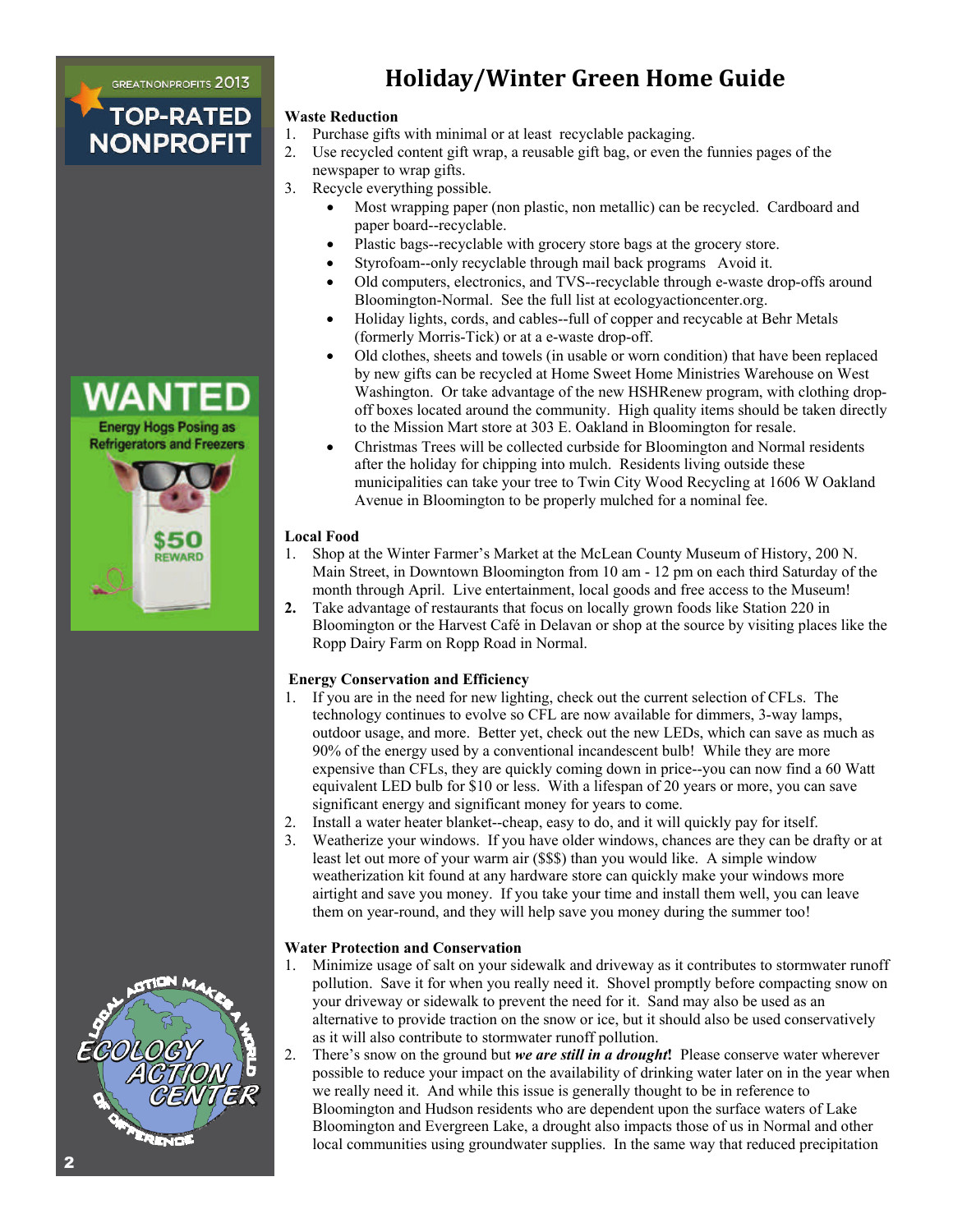results in a lower level of water in our surface reservoirs, it also reduces the recharge rate of the Mahomet Aquifer.

- Check all faucets, pipes, and toilets periodically for leaks. A faucet drip or invisible leak in the toilet will add up to 15 gallons of water a day, or 105 gallons a week, which adds up to 5,475 gallons of wasted water a year. Check your flapper periodically to make sure it's a tight fit.
- Install water-saving shower heads. Low-flow shower heads deliver 2.5 gallons of water per minute or less and are relatively inexpensive. Older shower heads use 5 to 7 gallons per minute.
- Take shorter showers. Simply taking shorter showers will save gallons of water.
- Install a 1.6 gallon low-flow toilet or better yet, a dual-flush toilet. Ultra low-flow toilets use only 1.6 gallons of water per flush; a dual-flush can use even less on the lower-flush setting. Using these could cut indoor water use by as much as 20%. Older toilets use 3.5 to 7 gallons per flush.
- Don't use the toilet as a wastebasket. Using a wastebasket instead of the toilet for tissues and other bits of trash will save gallons of water that are otherwise wasted.
- Install high efficiency, low-flow faucet aerators. Older faucets use between 3 and 7 gallons per minute. Low-flow faucet aerators use no more than 1.5 gallons of water per minute. The aerators can be attached to most existing faucets.
- Fix leaky faucets immediately. A leaky faucet may simply need a new washer. Small faucet leaks can waste 20 gallons of water a day. Large leaks can waste hundreds of gallons.
- Turn off the water while shaving, brushing teeth, etc. Don't let the water run when you brush your teeth, wash your face or hands, or shave. This can save 3 to 7 gallons per minute.
- Fill your dishwasher. Your dishwasher uses the same amount of water whether it's full or just partially full of dishes, so be sure to fill it. Many dishwashers have a water saver cycle to save even more water.

#### **Bonus Programs**

- Recycle your old fridge and get money back! We are a registered nonprofit participant of the ActOnEnergy® Recycling Referral Bonus Program. This means that you can get \$50 for yourself and donate \$20 to the Ecology Action Center simply by making a phone call!
- Open to residential customers who receive their electricity from Ameren Illinois. Fridge or freezer must be full-size and still working. Call 1.866.899.9088 to schedule a FREE pickup of your fridge or freezer. Tell your customer service person that you want to donate a \$20 referral bonus to the Ecology Action Center. They will ask for our Group ID Number, which is RR11-0949.
- It's that easy to help us raise funds! You'll receive a \$50 Reward within six weeks from the date your appliance is picked up. It's good to know that 95% of your old appliance will be recycled, with much of the aluminum, plastic, foam and metal going to create new products, while the harmful chemicals will be safely disposed of.

## **The gift that gives back**

Please consider an additional contribution before the end of 2013 to help support the EAC's important environmental programs. In early 2014 we hope to announce one or more new program areas that your donations help make possible.

Keep in mind that while much of our funding comes from contracts with local government agencies to provide specific services for our community, we believe it is important to go above and beyond the written agreements with these entities to continue to increase our impact in protecting our local environment. But it is only with the help of generous contributors such as yourself that we are able to do so.

The Ecology Action Center is a registered  $501(c)(3)$  nonprofit organization; as such donations are tax-deductible to the extent allowable by law. Please make your year-end contribution online at www.ecologyactioncenter.org or by mail to Ecology Action Center, 202 W College Avenue, Normal, IL 61761.

## **Radon Reminder**

Give the Gift of Health. Protect loved ones by reducing radon in your home this holiday season.

If you have an elevated radon level in your home, take steps today toward changing this situation. Reduce your family's risk of radon -induced lung cancer. Elevated radon levels can be fixed and can almost always be reduced to below 4 pCi/L. Happy Holidays.

Radon test kits are available at the EAC for  $$10.00$  each. These 5 to 7 day tests are simple, reliable, easy to use and you will get test results in 10 days after mailing in. Contact Ruth Ann Lipic, Radon Program Coordinator at 309-454-3169 with your questions and concerns.